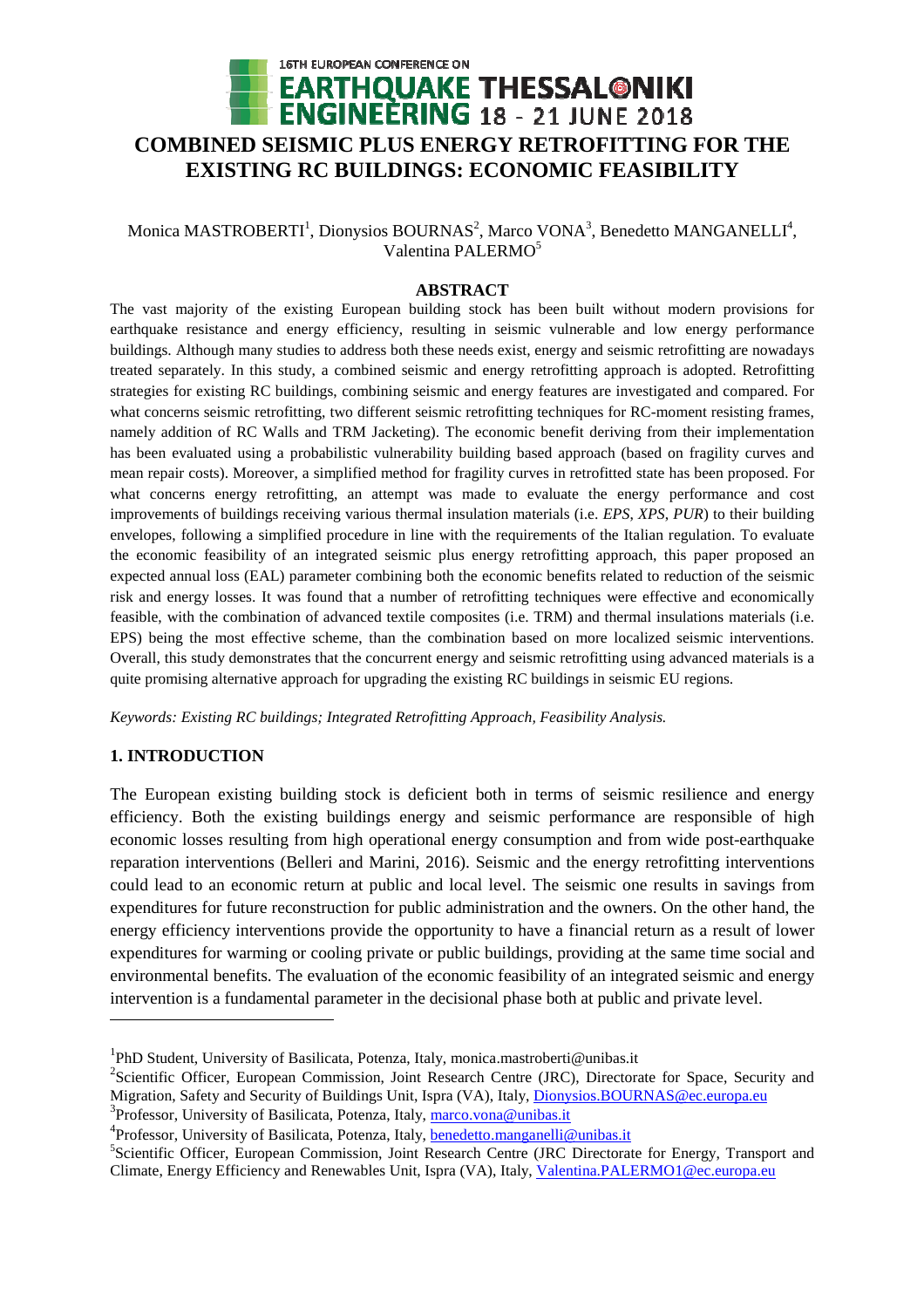The studies on the combined seismic and energy retrofitting are very limited. Triantafillou et al. 2017 proposed a system combining polymer-coated glass-fibre textile with expanding polystyrene (EPS) for the structural and energy retrofitting of masonry walls. Bournas 2018 proposed similar systems for the concurrent seismic and energy retrofitting for the case of RC building envelopes. In this study, a new approach in quantifying the economic feasibility of an integrated seismic and energy retrofitting intervention is proposed. It is based on a preliminary assessment of the seismic and energy performance of buildings, both in their initial and retrofitted states. The approach is based on a new and simplified procedure for the assessment of the seismic economic performance of "retrofitted" buildings. Based on this novel approach, the economic effectiveness of different integrated (energy plus seismic) solutions have been studied on selected existing building typologies.

Seismic interventions able to provide unitary seismic vulnerability index for life safety performance level and energy ones that reduce the energy consumption of respectively 60%, have been considered. Finally, the economic feasibility has been also studied according to the geographical location of the type, as characterized by specific seismic and climatic parameters.

## **2. METHODOLOGY FOR ECONOMIC FEASIBILITY OF INTEGRATED SEISMIC AND ENERGY RETROFITTING**

From an economic point of view, evaluating the potential financial benefits for such an integrated approach, the net present value (NPV) of the energy and seismic benefit provided throughout the building residual service life plays a fundamental role (Calvi. 2013). The expression of the NPV of an integrated retrofitting is expressed by Eq. 1:

$$
NPV = \sum_{t=1}^{Vr, E} \frac{(\Delta EAL_E)}{(1+r)^t} + \sum_{t=1}^{Vr, S} \frac{(\Delta EAL_S)}{(1+r)^t}
$$
(1)

In definition of the NPV to a given year (*t*), the reduction in the expected annual losses (*∆EAL<sup>S</sup>* seismic and *∆EAL*<sub>*E*</sub> energy) is normalized than  $(1+r)^t$ , where *r* is the interest rate. The latter measures allow to take into account the amount to pay if the capital was borrowed from others or the rate of return of the investment (Calvi, 2013). Integrated retrofitting techniques with progressively higher NPV values are the most convenient retrofit strategies to be adopted. Another effective financial indicator for the comparison is the internal Rate of Returns (IRR) (Main MA, 2002 and Manganelli B., 2013). The latter is the discount rate *r* that makes the NPV of all cash flows associated to a given project equal to zero. The higher IRR values make more convenient the project. Finally, the time at which the return of initial investment will be achieved could be considered as further economic feasibility parameter. The payback time is the number of years after which the cost of the integrated solution can be deemed to be fully amortized by the benefit due to total EAL reduction. In this way, an integrated retrofitting solution is economic effective if the pay-back time is lower than the residual life of the building after retrofitting, or of a reasonable investment return time (that in this study is seated equal to 25 years).

In this study, the research of the most financial effective integrated solutions have evaluated according to an index based on the comparison between the payback time and the acceptable investment return time (25 years). The economic feasibility established through an index could be useful for decisional phase, and in prioritization retrofitting ranking list definition. The expression for the proposed economic feasibility index (for integrated retrofit interventions) is given by Eq. 2:

$$
EFI = 1 - \frac{Pay\ Back\ Time_{S+B}}{Residual\ life_{after\ S+E}}
$$
\n(2)

It measures the feasibility comparing the number of years after which the cost of the intervention can be deemed to be fully amortized by the benefit of the investment and a maximum time acceptable. According to Eq. 2, if the payback time of the intervention is lower than the reasonable investment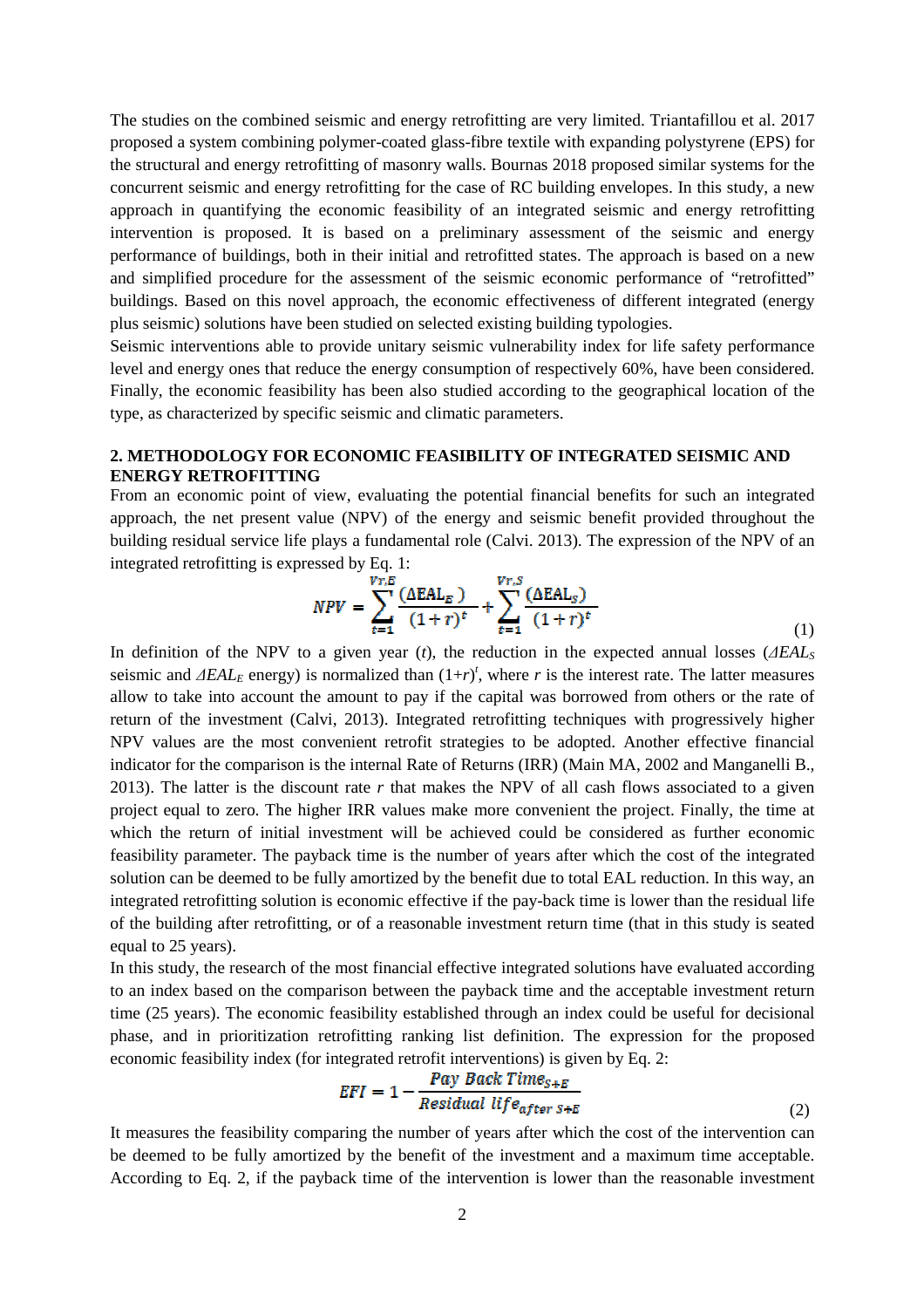return time, then the investment can be considered economic feasible (its return time is acceptable). In this case, the economic feasibility index is in the range 0-1. EFI values close to one are typical of investments that return immediately, whereas values close to 0 demonstrate low or no-economic feasible investment. For the economic feasibility analysis, the assessment of the economic consequences from the performance of the as-built and retrofitted buildings are of crucial importance. Methodologies able to transform the seismic and energy performance in cost should be implemented. The economic losses consequence of the seismic vulnerability and of the implementation of the seismic retrofitting interventions may be evaluated according to different approaches (i.e. D'Ayala D. et al. 2013).

In this study, a vulnerability building based approach is proposed. It is based on convolution between fragility curves and mean repair costs. The main output are the vulnerability curve and the value of the expected annual loss, that provide respectively information of the expected losses given a seismic intensity, and of the value of potential amount to pay every year to repair the building damage accounting for the all possible earthquake at the site of interest and in the time of reference.

The economic consequence of the energy performance has been evaluated according to a deterministic procedure based on the Europe code (UNI-TS 11300 (a) and (b)) standard and the actual Italian cost of energy vectors. Moreover, in the energy performance evaluation, only the heating has been considered as the major energy use in buildings.

## *2.1 Seismic and Energy performance evaluation*

In this study, a novel multi-step approach was proposed, enabling to evaluate the seismic and energy performance of building typologies (both in the as-built retrofitted states) and allowing in transforming those performances into cost. The flowchart in Fig. 1 summarizes the approach.



Figure 1. Flowchart of the proposed approach.

The fundamental output of the above methodology is the values of the Expected Annual Loss for seismic and energy performance, both in as-built and retrofitted states.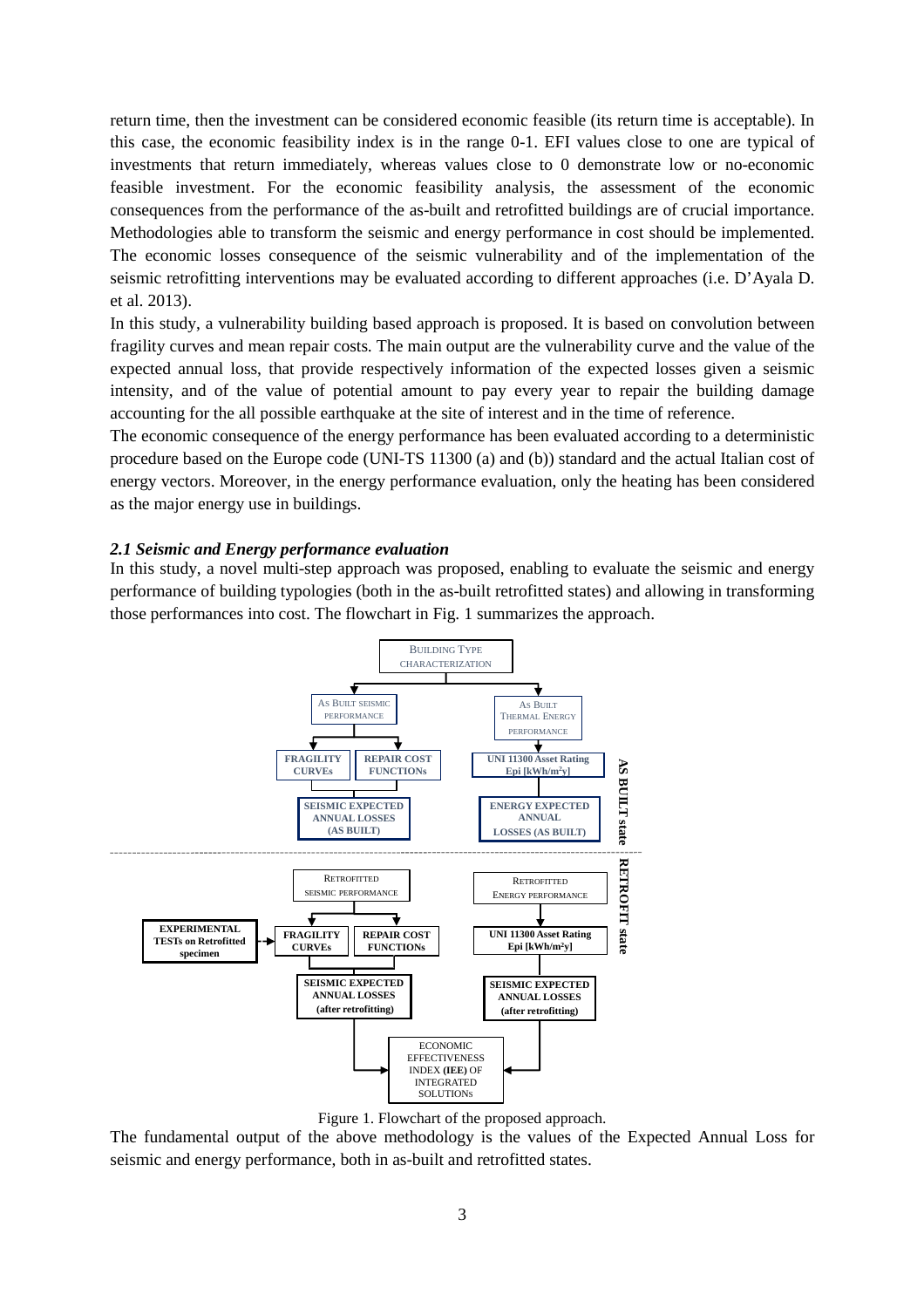## *2.1.1 Seismic performance and losses evaluation*

The seismic Expected Annual Loss (*EALS*) is the potential amount to pay every year to repair the building damage due to the earthquakes that may hit an area during the residual life of the building. It is a useful parameter in measuring the economic losses deriving from the seismic building vulnerability, and accounting for the site hazard. According to the building – based vulnerability assessment approach, the seismic Expected Annual Loss is obtained by relating the vulnerability curve and the hazard one. Different methodologies exist for vulnerability curves evaluation; namely more or less simplified, deterministic or probabilistic, based on a component approach or building one. In this study, a vulnerability building based approach is used, that transform the fragility curves into vulnerability one through the following total probability relation (Eq. 3):

$$
E[C_{r,r} | I] = \sum_{i=1}^{n} E[C_{r,r} | d_{l,i|I}] P[d_{l} = d_{l,i} | I]
$$
 (3)

Where  $P[d_i = d_{i,i} | I]$  are the fragility curves that allow the probabilistic quantification of seismic vulnerability on a wide seismic intensity scenario, in terms of occurrence probabilities of damage levels to vary the seismic intensity. On the other hand,  $E[C_{r,r} | d_{l,i} ]$  are the repair cost functions that quantify the economic consequence (repair cost) to repair the damage levels at a specific seismic intensity range. Different approaches exist for fragility curves and repair cost functions definition: analytical, empirical, based on expert judgment and so on (Yamin et al, 2017). The procedure employed in this study is based on analytical fragility curves and repair cost functions. More details are reported in Mastroberti el at. 2017.

Then, alternative tools for defining fragility curves and repair cost functions are needed, particularly for preliminary considerations. In this work, a simplified procedure is proposed in defining fragility curves and repair cost functions for retrofitted buildings. The basic concept of the simplified procedure is that the retrofitting provides an increment in seismic intensity of achievement of same damage states that instead in as-built condition are achieved earlier; such as the fragility curves of a building in retrofitted state move forward toward high seismic intensity level, as shown in Fig. 2.



Figure 2: Comparison between the fragility curves in as-built and retrofitted state.

An experimental based methodology to calibrate the mean value of the fragility curves in retrofitted state, starting from the as-built ones is proposed in this study. The mean value of the fragility curves in retrofitted state is established equal to the original one multiplied with a modification factor  $MF_{\mu|DL}$  $(\mu_{\text{retnfitted}}|D)$  =  $\mu_{\text{as-buit}}$  x MF<sub>u</sub> $D$ L<sub>i</sub>). The modification factors may be calibrated using the results of past experimental activities on prototypes, similar to the building under examination, both in as-built and retrofitted state, which are used as benchmark. The first and fundamental step of this simplified procedure consists in the selection of experimental tests on nearly full-scale prototypes both in as – built configuration and in retrofitting one, whose mechanical, geometrical and structural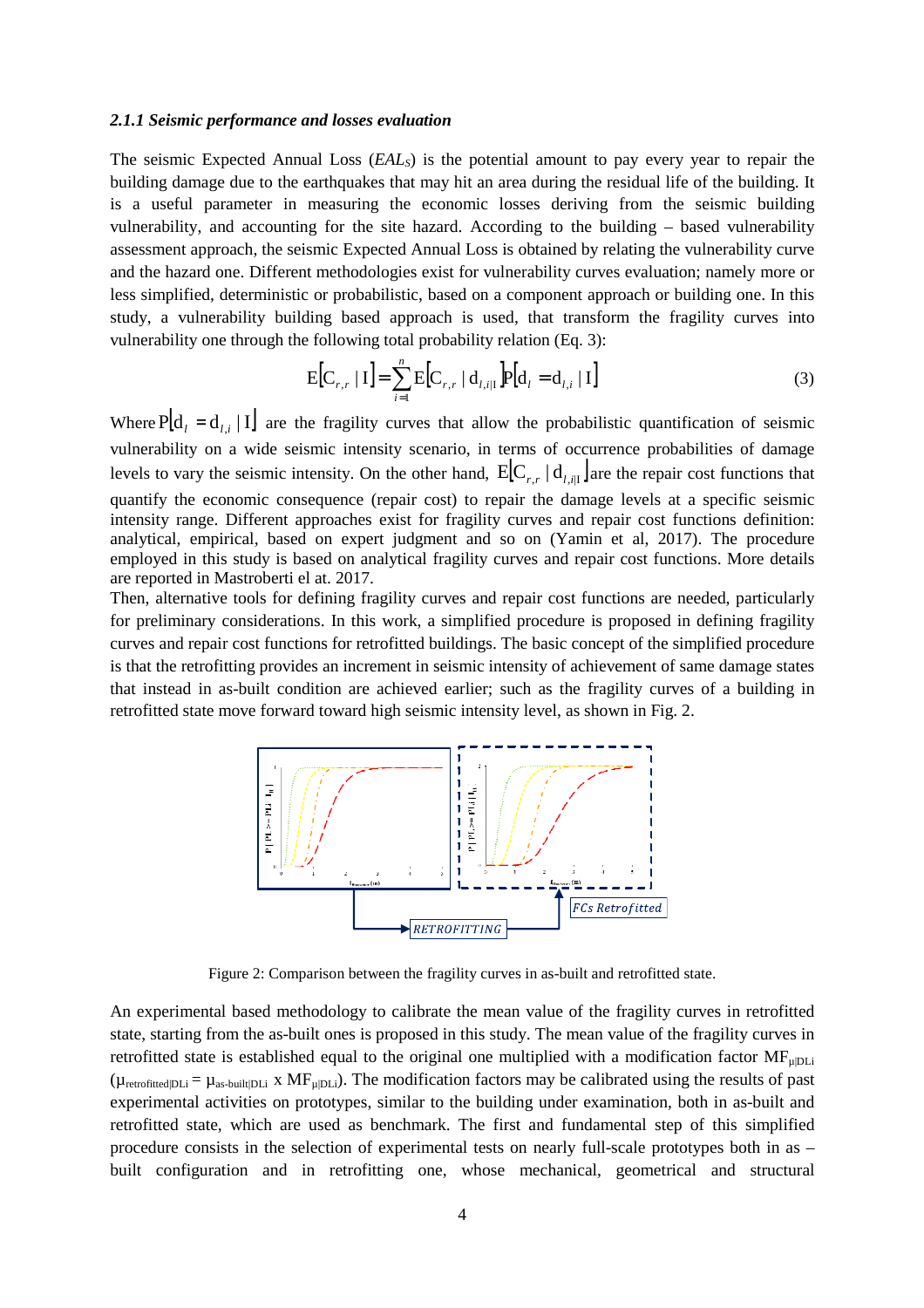characteristics, damage mechanism are similar than those of real existing building or type under exam. According to the progressive damage observed during the tests and the recorded results, both on the un-retrofitted and retrofitted specimen, different damage states are identify and characterize in terms of seismic response parameter, and corresponding value of the seismic intensity parameter (PGA, spectral acceleration, displacement etc.) that mark their achievement. The mean modification factor (for a damage level) is the ratio of the values of the seismic intensity that leads to the achievement of the same damage state, respectively, in as-built and retrofitted condition. In this way, the mean modification factor measures the advantages of the retrofitting in terms of seismic intensity of achievement of a damage level. Finally, the observed damage on the retrofitted specimen could be taken as benchmark in mean estimation of the repair cost required by each damage level after the retrofitting.

#### *2.1.2 Energy performance and losses evaluation*

The energy Expected Annual Losses (*EALE*) is the amount to pay every year due to thermal energy demand for indoor space heating. In this paper, only the heating has been considered since it is the main energy use in buildings. The methodology employed for energy performance assessment is developed by Fichera et al. (2016) and consists on a simplification of the procedure of the "Italian guidelines for building energy certification" (DM, 2009) and standard UNI-TS 11300 (a and b) which represents the Italian version of EN ISO 13790 (CEN, 2008). These provide a simplified procedure for existing buildings that allow calculating the energy needs for space heating  $(Q_{H,ND})$  with a thermal energy balance and then the indicator of Energy performance (Epi) according to Eqs 4 and 5:

$$
Q_{H,ND} = (Q_{H,TR} + Q_{H,VE}) - \eta_{nd}(Q_{SOL} + Q_{END})
$$
\n(4)

$$
Epi = \frac{Q_{H,ND}}{S \cdot \eta g} \tag{5}
$$

where  $Q_{H,TR}$  is the heat loss due to transmission,  $Q_{H,VE}$  is the heat loss due to ventilation,  $Q_{SOL}$  is the solar heat gain and  $Q_{END}$  represents internal heat gains. More details about their evaluation, hypothesis and simplifications for calculus are reported Fichera et al. (2016). Finally, the EPI is the Energy Performance Index, expressed in  $kWh/m^2y$  and gives a prompt interpretation of the results and an immediate comparison between the buildings. The parameters at stake in the procedure to gain the thermal energy demand mainly regard climatic data of the location area and building geometrical and thermos-physical properties (Floor space of the building, Surface to Volume Ratio, Orientation, Roof transmittance, Windows transmittance, Thermal bridges and so on.). The final value of the expected annual losses due to energy building performance is calculated by multiplying the building annual energy consumption for the unit energy cost of thermal energy. In retrofitted state the thermosphysical properties are different than the original one, according to the external coating insulating systems, material employed and thickness of insulation panels.

#### **3. CASE STUDIES ON EXISTING RC-MRF BUILDINGS**

The earlier presented procedure to assess the seismic and the energy performance and the resulting economic losses have been applied in four existing RC building types with moment resisting frames, most widespread in Italy and in other European countries: low - middle rise bare  $(2<sub>BF</sub> - 4<sub>BF</sub>)$  and infilled frame  $(2_\text{IF} - 4_\text{IF})$  RC building type designed only for gravity load (PC) /designed with low antiseismic criteria (OC). For further details about the mechanical, geometrical and structural characteristics of the types see previous work of authors (Masi and Vona, 2012, and Vona, 2014).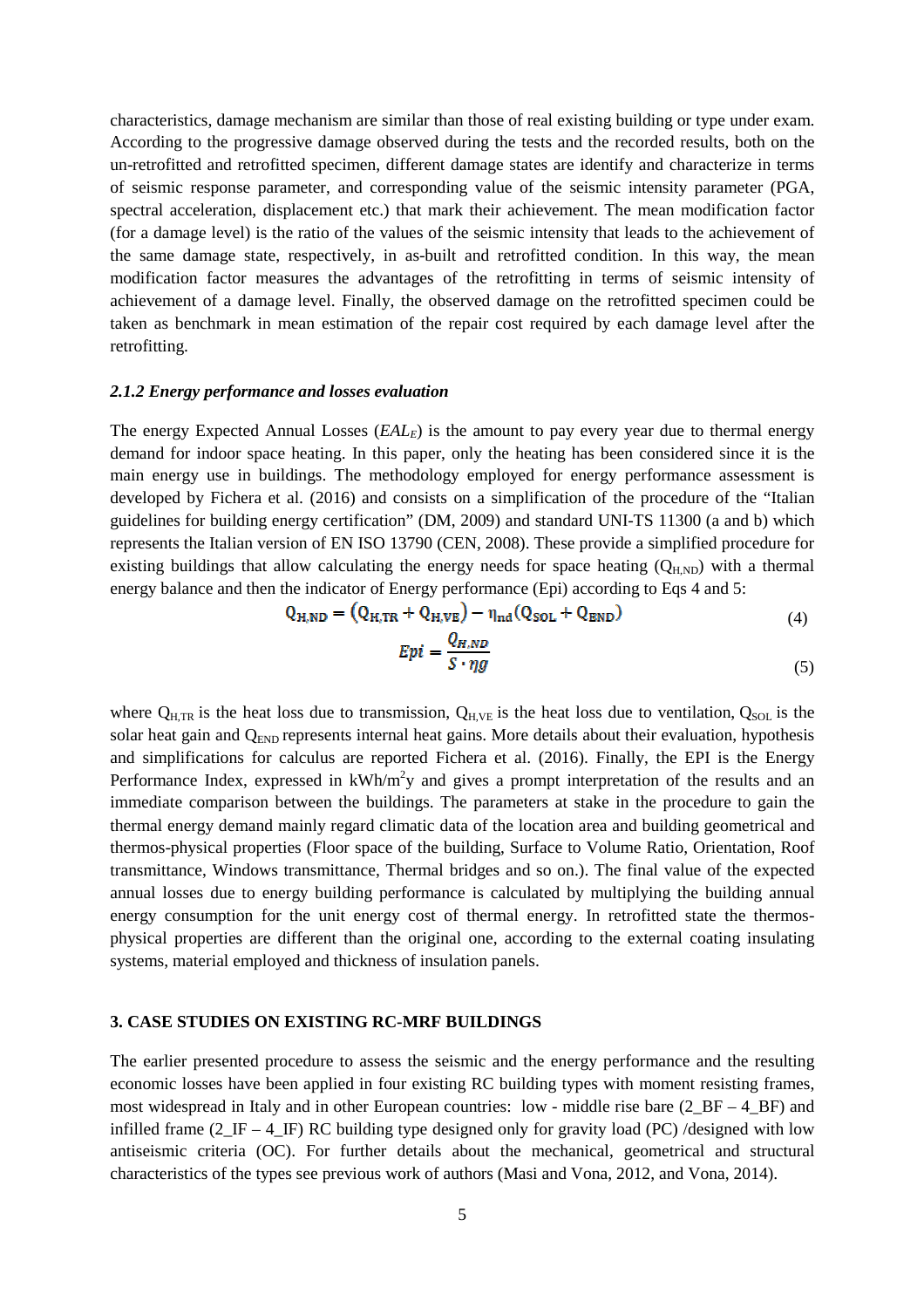#### *3.1 Seismic performance of existing RC-MRF typologies*

Firstly, the seismic and energy expected annual loss were evaluated in the as- built state. For fragility curves the numerical results derived from Non-Linear Dynamic Analyses of accurate non-linear types models proved under a wide set of recorded earthquakes have been employed. More details about the models and the analyses method can be found in Vona, 2014. The seismic *EAL*<sub>*S*</sub> values have been evaluated considering the expected values of the repair costs providing by the repair cost functions for the types analysed built in another study of the authors (Mastroberti et al. 2017). The *EALS* values have been evaluated for the four Italian seismic regions and are synthesized in Figure 3.



Seismic Regions  $\blacksquare$  1  $\blacksquare$  2  $\blacksquare$  3  $\blacksquare$  4

Figure 3: Seismic Expected Annual Losses*(EALS)* values for the considered RC-MRF typologies in as-built condition and for the four Italian seismic regions (1-2-3-4)

Each building type has been further analysed in the retrofitted state. The bare frame type has been has been retrofitted through the addition of RC walls, while a novel strengthening material the so-called TRM -textile reinforced mortar (i.e. Bournas et al. 2009) to confine the masonry infills (Koutas et al. 2015). The first conventional retrofitting technique substantially increases the global stiffness and strength of the RC framed building (Furtado et al. 2015). The second is an innovative technique based on advanced textiles impregnated in inorganic matrix, aiming to convert the masonry infills into a more reliable source of resistance over the whole spectrum of structural response. Its effectiveness was demonstrated for RC masonry infilled frames by Koutas et al. 2015. The choice in building types retrofitting technique is linked also to compatibility with the type and the prototype proved in the tests selected.

The seismic performance of the retrofitted buildings have been evaluated based on fragility curves obtained modifying the un-retrofitted ones (analytically defined) by means modification factors for the mean parameter. Proper modification factors for the selected technique are obtained exploiting the results of the experimental tests on RC-MRF specimens both in as–built configuration and in the retrofitting one. The qualitative and quantitative results of the experimental test described in Chrysostomou et al. 2013 (for infilled RC walls), Koutas et al. 2015 (for masonry infills TRM Jacketing) have been considered as reference.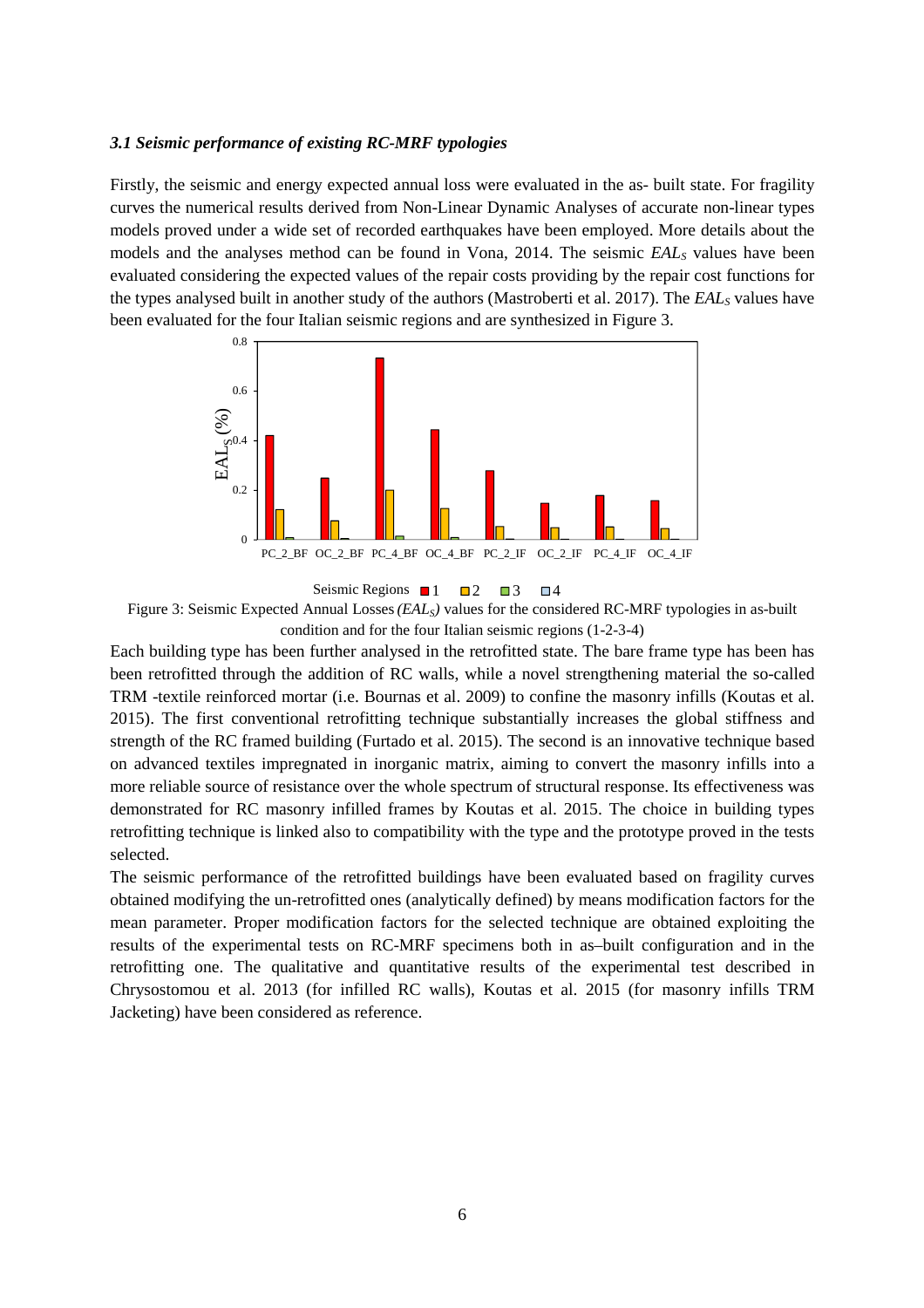

Figure 4: (a) RC-MRF 4 story prototype retrofitting with two infilled RC-wall in transversal direction proved in Elsa lab (Chrysostomou et al. 2013); (b) RC-MRF 3 storey frame of a 2:3 prototype retrofitted with masonry infills TRM Jacketing proved in Patras University Lab (Koutas et al. 2015).

The experimental results of a four-story prototype retrofitted using RC wall infilling and tested at the ELSA laboratory have been exploited (Figure 4a). More details about the specimen, tests and results are reported in (Chrysostomou et al. 2013, Kyriackides et al. 2015). For each of the identified damage states the PGA values was defined. To define modification factors coherent with the built fragility curves for the as-built state, the acceleration values for as-built and retrofitted state were previously transformed in Housner intensity values, based on previous defined relationships I Housner – EMS98 / EMS98 - PGA (Chiauzzi et al, 2013). The resulted mean parameters (for retrofitted state) highlight as two infilled RC-Wall in the building longitudinal direction extended along the total height allow an improvement of 60% in median intensity values of achievement for all damage states. The obtained fragility curves are reported in Figure 5.



Figure 5: Fragility curves for bare frame RC-MRF typologies after the retrofitting with RC-wall, defined according to the simplified procedure.

To estimate the performance of the masonry infilled RC frames after receiving seismic retrofitting by TRM, the three-story (2:3 scaled) RC frame tested by Koutas et al. (2015) both in as-built and retrofitted configuration has been considered as benchmark structure (Figure 4b). Based on the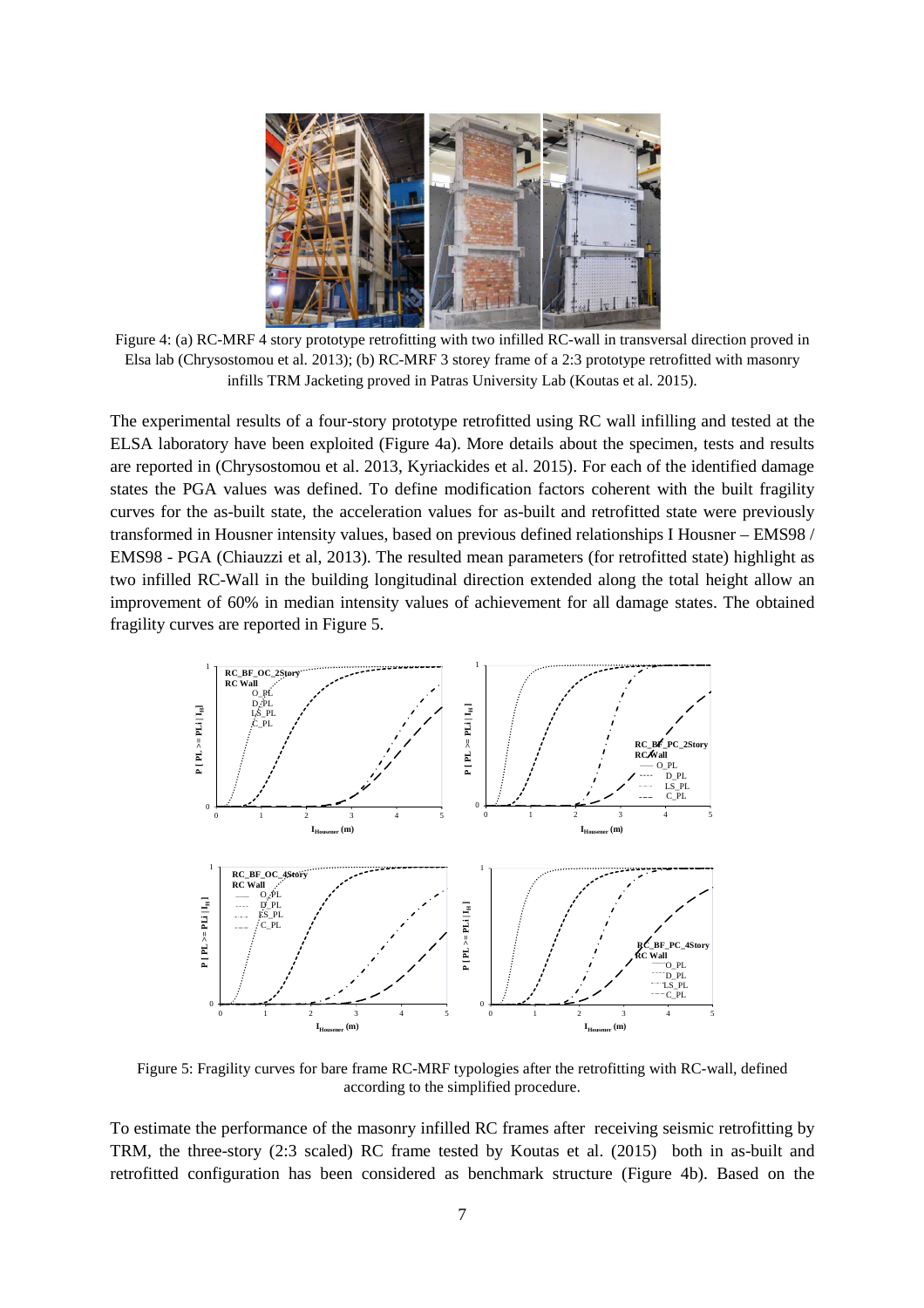evaluated PGA values of achievement of damage states, both in as-built and retrofitted condition, modification factors for infill TRM Jacketing technique have been defined. Since the experimental test was stopped before reaching the structural collapse, the modification factor for collapse damage state is not quantified. Thus, the original collapse fragility curve has been modified based on modification factor of the previous damage state. The modification factors obtained highlight as the TRM jacketing of infills and columns provides an increase of about 40% of median values of seismic intensity of achievement of damage states. The obtained fragility curves are reported in Fig. 6.

Finally, in Fig. 7 are reported the new values of *EALS* after the retrofitting. Although the *EALS* values according to TRM jacketing are higher than those obtained with the RC-wall, they are very low (< of 10% of rebuilt cost).



Figure 6: Fragility curves for Infilled frame RC-MRF typologies after the retrofitting with TRM jacketing of infills, defined according to the simplified procedure.



Figure 7: *EAL*<sub>*S*</sub> values for the considered RC-MRF typologies in retrofitted condition and for the four Italian seismic regions (1-2-3-4).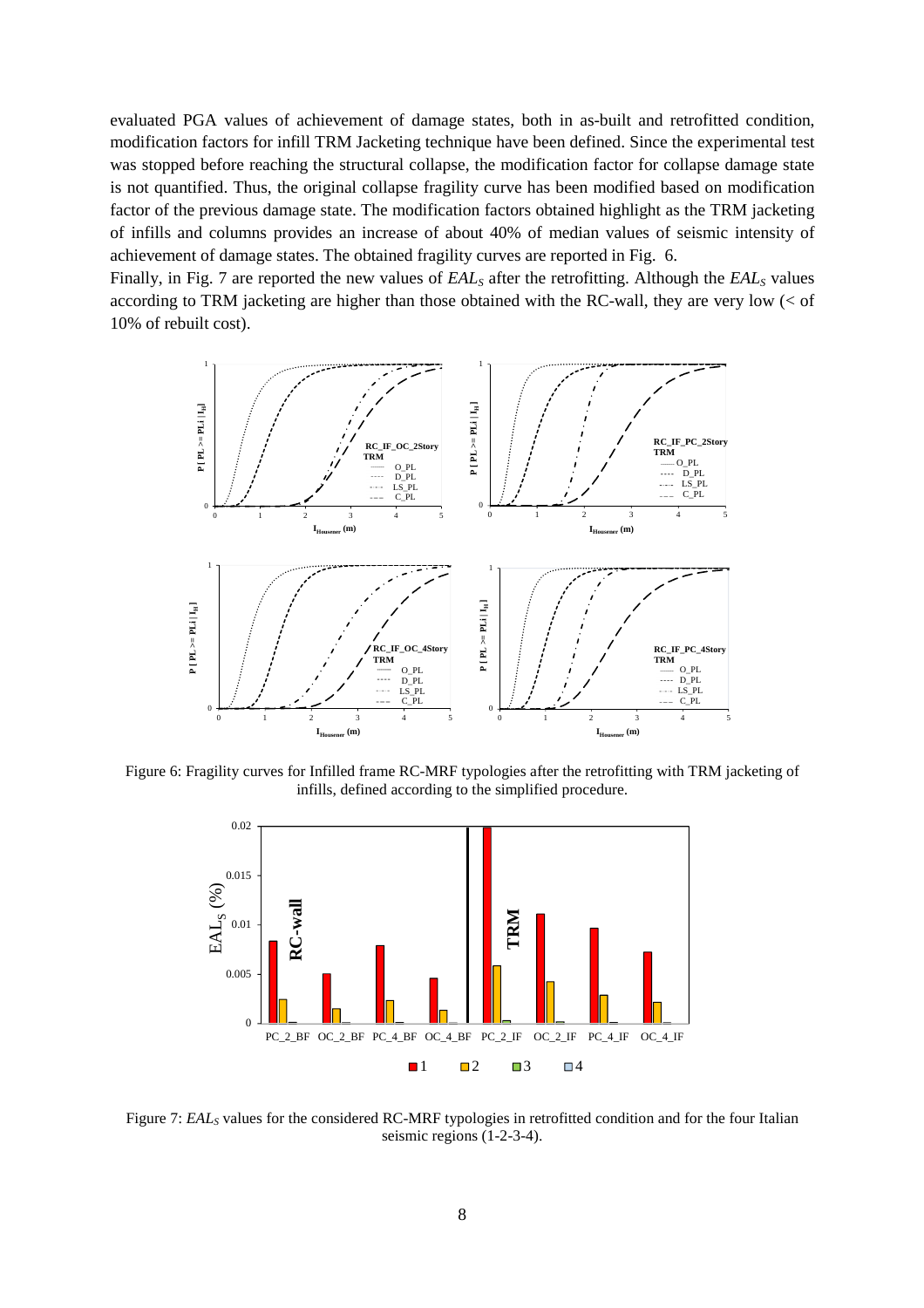### *3.2 Energy performance of existing RC-MRF typologies*

The energy assessment of the building types described above has been performed according to the procedure reported in section 2.1.2. In particular, according to the two construction periods identified as PRE code ( $\leq$ 1971) and OLD code ( $\geq$ 1971), the characterization of the building envelope has been performed. In this regard, the database of Corrado et al. 2014 has been referred to for choosing the technological system of the building elements and, therefore, for assigning the U-values of transmittance according to climatic zones and building and architecture tradition.

The building energy demand has been measured by means of the degree days of the different Italian climatic zones. The latter have been evaluated as the average value of the degree days of each city that fall into both each climatic category. The assessment of the energy performance has been developed for the two typologies of buildings (two-story and four-story), for the two construction periods (Pre 1971 and Post 1971) and for the six Italian climatic zones (from A to F), resulting in 24 case study buildings. Finally, the energy  $EAL<sub>E</sub>$  has been evaluated according to the actual energy vector cost. Results of the procedure show that the energy performance index increases with the number of degree days, which implies a higher energy demand in colder areas. Furthermore, it must be highlighted that the geometry characteristics of the buildings have a significant effect in the thermal energy demand: four-story buildings have a smaller Epi than two-story buildings for the same year of construction and location. Results in terms of  $EAL<sub>E</sub>$  show that buildings built more recently have lower losses, which is all the more true if they belong to warmer climatic zones.

Since the energy consumption of buildings is strongly dependent on the characteristics of the envelope, three materials for the insulation panels applied on the wall-envelope have been considered: Expanded Polystyrene (EPS), Polyurethane (PUR) and the Aerogel panels. The insulation panel's thickness has been evaluated to achieve a 60% reduction of the overall thermal energy consumption of buildings, according to their thermal properties and considering the contribution of thermal break aluminum frame and double-glazed with low emissivity. From the cost-benefit point of view, the concurrent seismic plus energy retrofitting may be considered as an economic investment. As such, it is considered economically viable if the payback time of the integrated solution is lower than a maximum acceptable return time of an investment (for example 25 years).

The first step to assess the economic feasibility of an integrated solution is the payback time evaluation. It is provided imposing the equality between the total benefit of the integrated solution and its total cost. The benefit is the sum of the total prevented seismic losses due to future probable earthquakes during the residual building life after the seismic retrofitting and of the total prevented energy consumption in heating the building along the service life of the energy solution.

The seismic and energy expected annual loss evaluated both in as-built and retrofitted condition for the building types considered have allowed the evaluation of the total benefit of the follow integrated solutions:

- RC WALLs + EPS panels/thermal window (140  $\epsilon$ /mq), RC WALLs + PUR panels/thermal window (130 €/mq), RC WALLs + Aerogel panels/thermal window (185 €/mq).
- TRM + EPS panels/thermal window (120  $\epsilon$ /mq), TRM + FUR panels/thermal window (110  $\epsilon$ /mq), TRM + Aerogel panels/thermal window (165 $\epsilon$ /mg).

The cost of the RC walls intervention has been evaluated considering that two infill panels along the transversal direction and for all the story are demolished and substituted with RC walls. However, the cost of the second retrofitting technique has been evaluated considering that TRM jacketing is applied to all corner infills (but not the middle ones), of the first and second floor for the low-rise type, and of the first three floors for the middle rise type. In both cases, the insulation panel has been applied on the total building walls envelope. For estimating the cost all the preliminary, supplementary and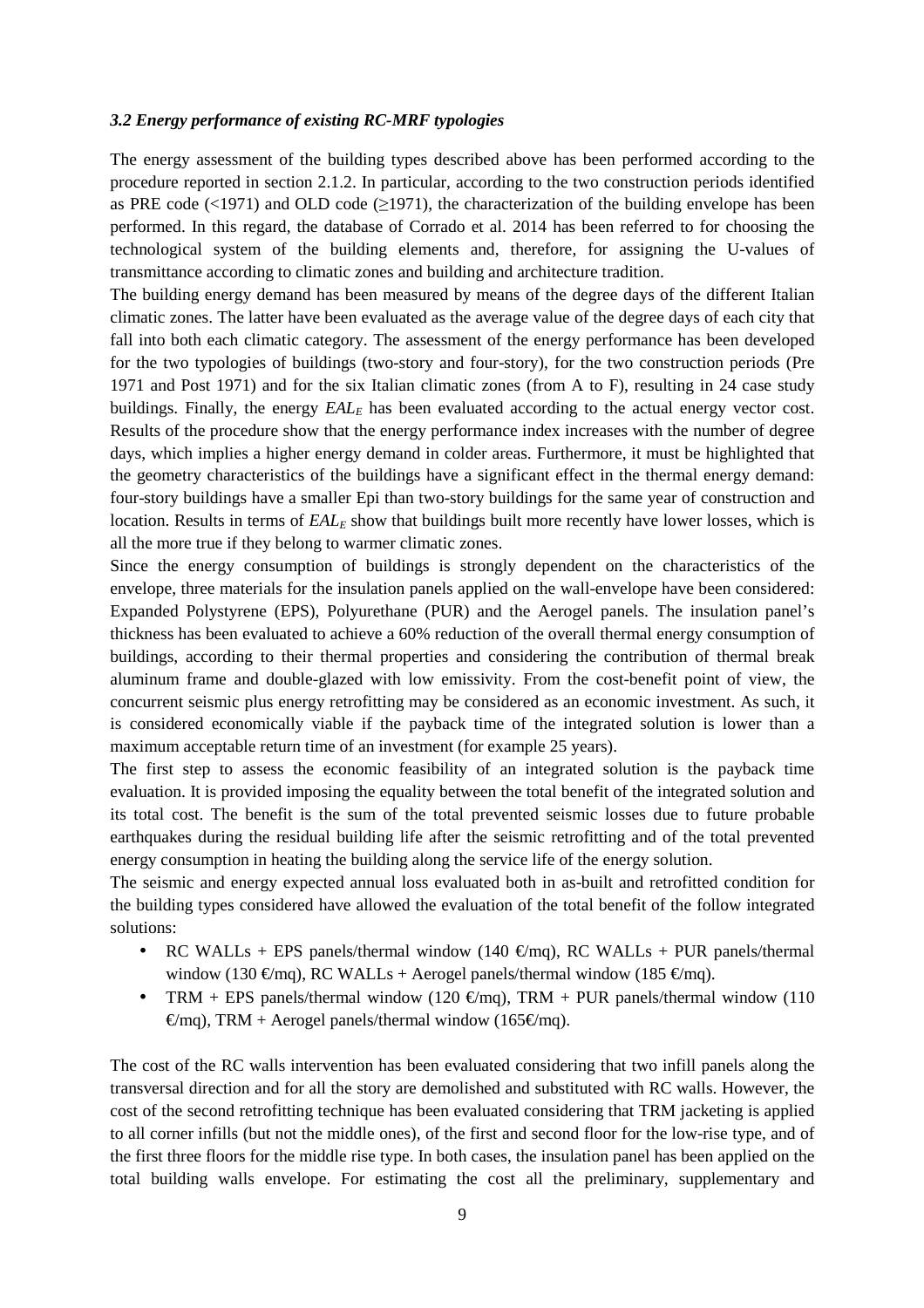secondary activities required for realizing the interventions, have been considered, including safety operations such as application of dust curtains, installation of scaffoldings and/or work platforms, installation of shoring adjacent to the columns to support gravity loads, etc. Moreover, demolition activities removing the furnishings, floor finishes; replacement and restoration activities including the replacement of furnishings, restoration of plaster have also been considered. The operations costs have been evaluated according to Italian standard prices.

The cost analysis demonstrated that when the TRM retrofitting is integrated with insulation materials (energy plus seismic retrofitting), the total retrofitting cost is lower than the sum of the costs if the energy and seismic retrofitting were applied independently. The TRM installation process allows the simultaneous application of the insulation panels, both in terms of scaffoldings and surface preparation.

Finally, the payback times of the considered integrated solutions have been evaluated, for all the seismic and climatic scenarios (given by the combinations of the four Italian seismic regions and the six climatic zones). Practically, they have been evaluated by the intersection between the total NPV curve and the line of the total cost intervention (for example Fig. 8).



Figure 8: Intersection between the NPV-Time curves and the intervention cost for two Infilled frame typologies (Pre code – Old Code) retrofitted by mean the TRM + EPS integrated system (for the seismic region 1 and the climatic zone F).

Based on the payback times and the consequent obtained economic feasibility indexes for each type, integrated solution and concerning the 24 Italian seismic-climatic scenarios spatial distributions for the economic feasibility index have been defined (Fig. 9).

For defining maps, the seismic hazard and the climatic demand of each Italian municipality have been evaluated. According to municipality seismic and energy scenario, the economic feasibility indexes for the integrated solutions have been assigned. The maps on the first row of Fig. 9 report the spatial distribution of the economic feasibility indexes for middle-rise Bare Frame PreCode building type retrofitted with masonry Infill RC\_wall and integrated with three different types of external insulation panel: EPS – Polyurethane and Aerogel. While the maps on the second row of Fig.9 are related to the middle-rise InfillFrame Precode building type retrofitted with masonry Infill TRM\_jacket integrated with the same types of external insulation panel. The maps highlight as well the economic feasibility of the integrated solutions based on infilled RC walls decreases passing from EPS, PUR and Aerogel. As expected, higher economic feasibility index characterizes the more seismic and colder regions. TRM jacketing appears more feasible from the economic point of view that RC walls when combined with energy retrofitting, as the retrofitting works are combined. . Finally, the economic feasibility indexes are high also if the TRM is implemented in low seismic regions and if it is integrated with new and expensive insulation material (such as Aerogel panels).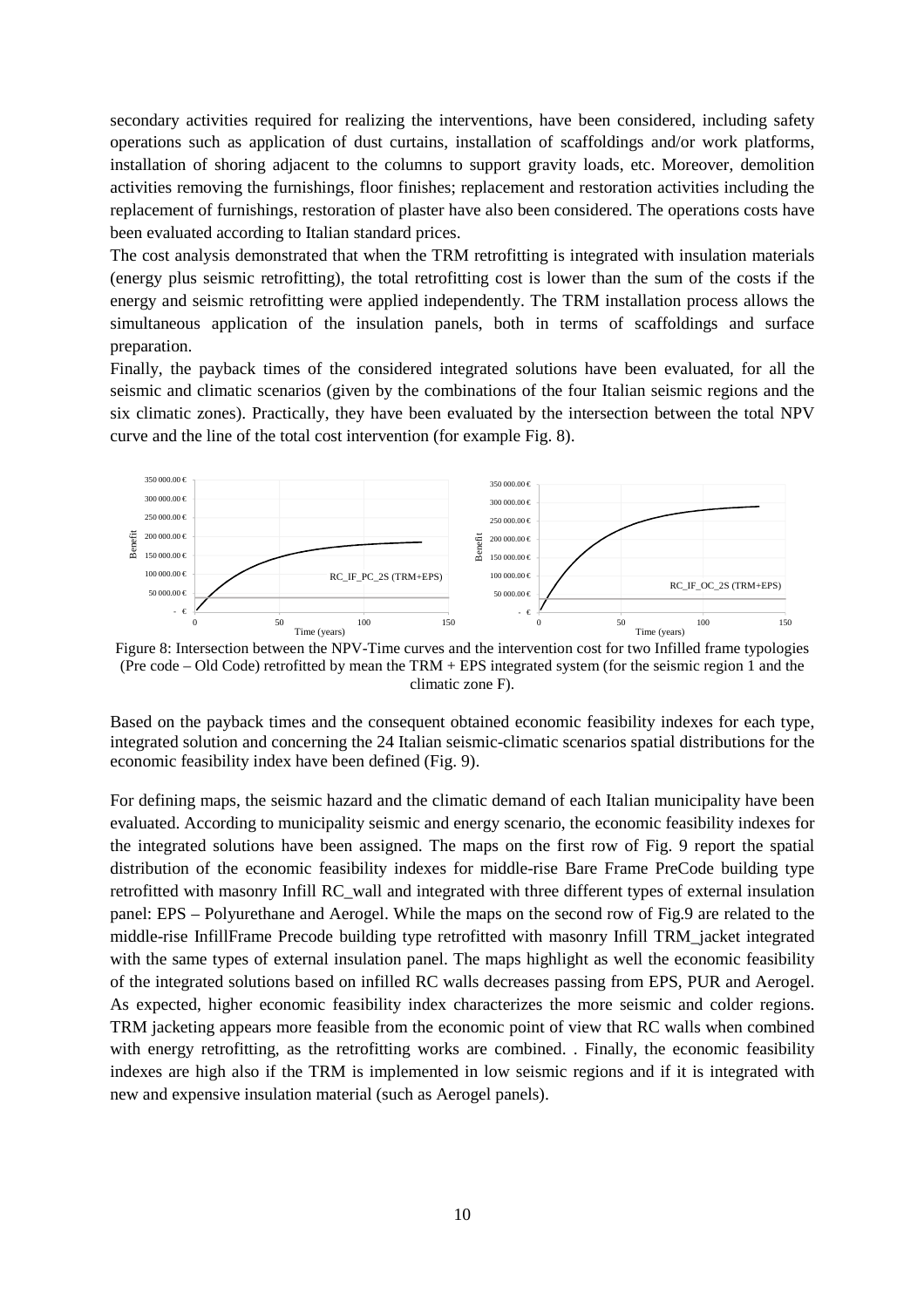

Figure 9: Italian maps for economic feasibility index for the integrated retrofitting solutions studied applied to middle-rise BF PreCode type (first row) and to middle-rise IF PreCode type (second row).

## **4. CONCLUSIONS**

In this study, a new methodology to study the economic feasibility of the combined seismic and energy retrofitting interventions was proposed. The seismic performance is assessed using analytical fragility curves and mean ratio costs. Based on experimental tests of buildings before and after receiving seismic retrofitting, the initial FCs were modified to account for the observed and improved experimental behaviour. In future developments, this simplified procedure will be validated based on the result of numerical analyses simulating the same retrofitted methods and materials.

The cost analysis demonstrated that when the TRM retrofitting is integrated with insulation materials (energy plus seismic retrofitting); the total retrofitting cost is lower than the sum of the costs if the energy and seismic retrofitting were applied independently. The TRM installation process allows the simultaneous application of the insulation panels, both in terms of scaffoldings and surface preparation.

#### **REFERENCES**

Balleri A, Marini A (2016). Does seismic risk affect the environmental impact of existing buildings?. *Energy and Building*, 110 (2016) 149–158.

Bournas, D.A., Triantafillou, T.C., Zygouris, K., and Stavropoulos, F., (2009), "Textile-Reinforced Mortar (TRM) Versus FRP Jacketing in Seismic Retrofitting of RC Columns with Continuous or Lap-Spliced Deformed Bars", *Journal of Composites for Construction*, 13(5), 360-371.